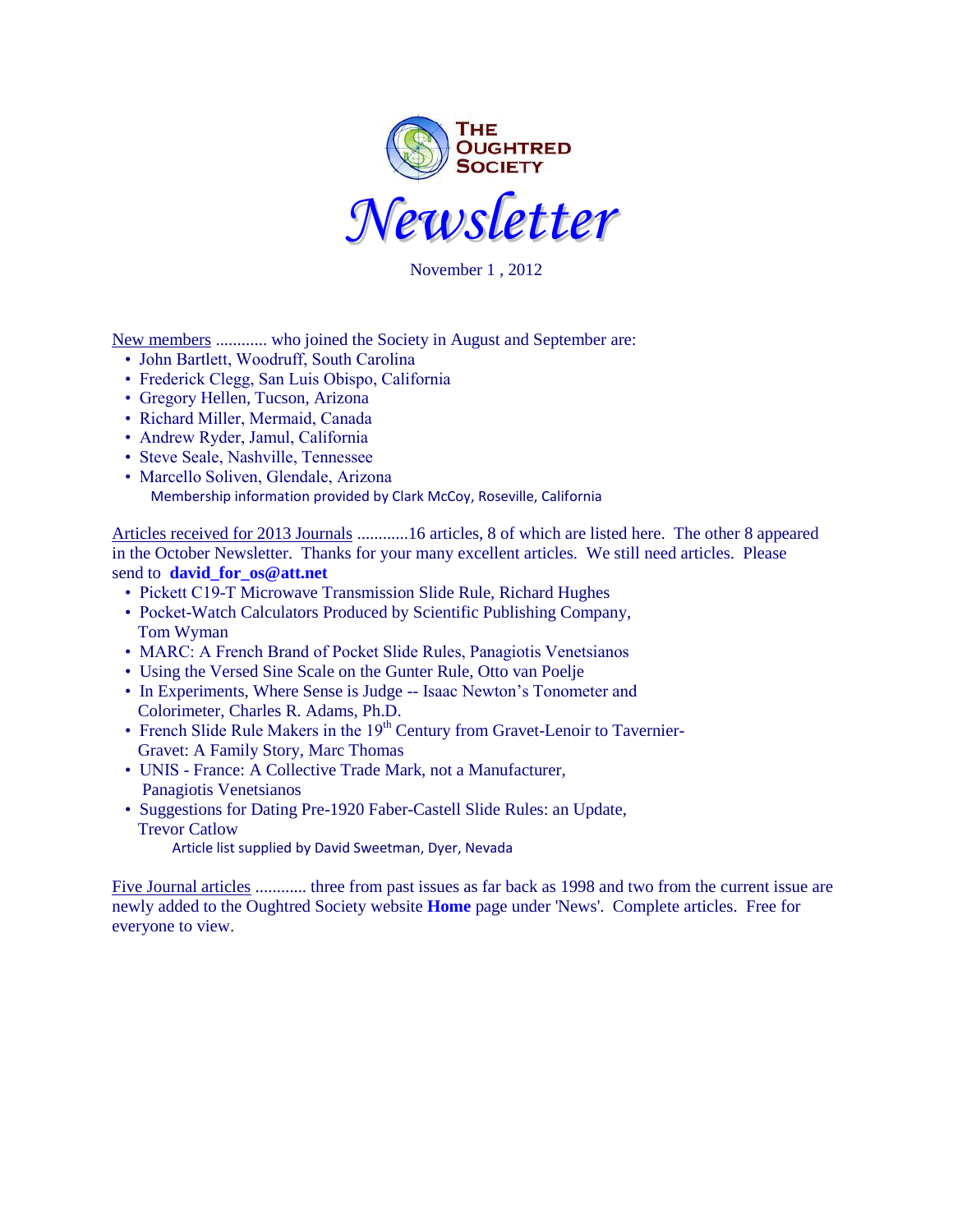Who's Who in the Oughtred Society ............. Clay Castleberry is a collector who enjoys sharing his collection in many ways. He has had more than 20 displays at museums, city and county libraries, historical societies, rotary clubs, and at about 20 jobs where he has worked. One library display lasted two years. He has an article in the current journal, one in line for the Spring 2013 edition, and another in the early planning stage. He is a civil engineer working as a county engineer, surveyor and director of public works. Retiring after 30 years, he enjoyed work so much that he worked another 28 years at 55 jobs filling in at those positions for 13 California counties and 23 cities as engineering administrator. He began collecting slide rules about 20 years ago and still has his K&E 4081 that he bought as a freshman in 1946 at Oregon State. Clay and Donna are still good friends after 57 years of marriage.

Biographical information furnished by Clay Castleberry, Oroville, California

## *[All About Slide Rules](http://www.oughtred.org/)* ............ remains available on the **[Oughtred Society](http://www.oughtred.org/) website**

as a free download. As the title suggests, it is virtually all the basic information that one might want to know about slide rules, 111 pages, 114 photos, a 54 MB PDF file.

| A I<br><b>ABOUT</b><br>SLIDE<br><b>RULES</b> |
|----------------------------------------------|
|                                              |
|                                              |

Oughtred Society website additions ............ have been made in recent weeks:

- *[All About Slide Rules](http://www.oughtred.org/)***.** All website pages.
- Joe Pasquale's paper *[Mathematical Foundations of the Slide Rule](http://cseweb.ucsd.edu/~pasquale/Papers/IM11.pdf)* that explains *why* slide rules work. **[Resources](http://www.oughtred.org/resources.shtml)** page.
- A references list of 75 books and manuals. **[Resources](http://www.oughtred.org/resources.shtml)** page
- IM2012 report from the United Kingdom. **[Home](http://www.oughtred.org/)** page / News
- ARC : Amigos de las Reglas de Cálculo. **[Links Library](http://www.oughtred.org/srlinks.shtml)** / Organizations
- IM2013 notice and request for papers by the German Rechenschieber Sammler Treffen. **[Home](http://www.oughtred.org/)** page / Calendar of Events Information furnished by Richard, Davis, Las Vegas, Nevada

IM 2012 report ............ IM 2012 - 18th International Meeting of Slide Rule & Historic Calculating Instrument Collectors "Slide Rules for the Trades" was hosted by the UK Slide Rule Circle and was held September 21-23 at Bletchley Park, home of the wartime codebreakers. The meeting took place in the Library of the historic Victorian Mansion and was probably the most cosmopolitan IM ever held, with attendees from the UK, USA, Netherlands, Australia, France, Germany, Spain, Italy, Sweden, Belgium and Israel. Many interesting talks were given including "Machine Gun Slide Rules" by John Hunt Snr., "Flight Navigation Computers" by Ronald van Riet, "People and Slide Rules in Film" by Prof. Karl Kleine, and "Engineering Slide Rules and the Evolution of Excise Rules" by Tom Wyman. A fascinating and rewarding experience.

Report by Rod Lovett, United Kingdom